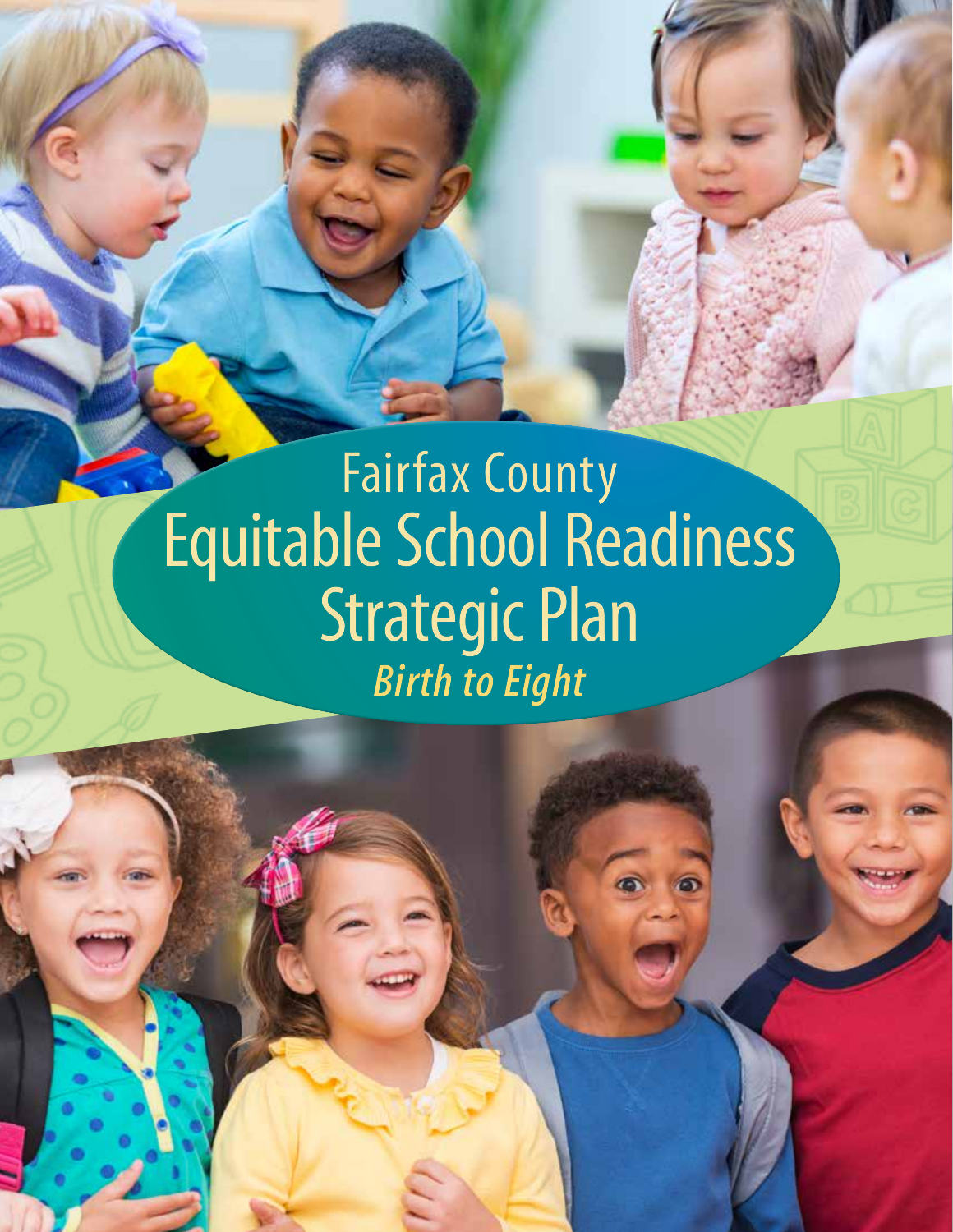## Foreword

Fairfax County is committed to ensuring a successful future for all its residents, built on the pillars of a strong educational system, a thriving economy, and ongoing equitable opportunity for its diverse community.

The path forward begins with a countywide, shared commitment to the school readiness of all children in Fairfax County, regardless of economic, cultural or ethnic background. Research tells us that when young children have access to high quality early learning opportunities, they do well in school and in life. Every child in Fairfax County deserves the opportunity to enter kindergarten primed to achieve his or her maximum potential, as this is the key to the county's continued ability to thrive as an economic leader in the greater Washington metropolitan area.

As Fairfax County's demographics shift, ensuring children's school readiness requires enhanced solutions, including increased commitment to equity, greater coordination across sectors, and data-driven policymaking linked directly to meet family needs.

Families, schools, early childhood educators, local government and communities play a pivotal role in helping young children enter kindergarten ready for academic and life-long success. Working together, these partners are positioned to build an equitable, coordinated and comprehensive system that ensures young children in Fairfax County are ready to be successful in kindergarten and throughout their lives.

Through a landscape review that involved a broad group of stakeholders, with a strong focus on family perspectives, as well as through a series of planning discussions engaging representatives from early childhood, school, county and community programs, Fairfax County's Equitable School Readiness Strategic Planning process brought forth several key findings:

- Gaps in information about children and families make coordinating the demand and supply for school readiness services challenging.
- $\bullet$  There is a need for greater coordination to support quality early childhood education and the professional growth of early childhood educators.
- More work is needed to ensure a cohesive system of school readiness supports that maintains an equity focus, is data driven and is directly linked to family needs.

To address these challenges, the Fairfax County Equitable School Readiness Strategic Plan has identified five core strategies for implementation, 2017-2022. They focus on:

- Partnerships with families.
- High quality experiences for all children.
- Well-prepared professional educators.
- Using data to make decisions.
- Building public awareness.

While the Strategic Plan's goals are ambitious, the county is well-positioned to build on a solid foundation of partnerships, commitment to the goals of One Fairfax, the goals and strategies of our public school system, and the aspirations of families to move the early learning needle forward and achieve our vision of every child entering kindergarten ready for a lifetime of success, happiness and achievement.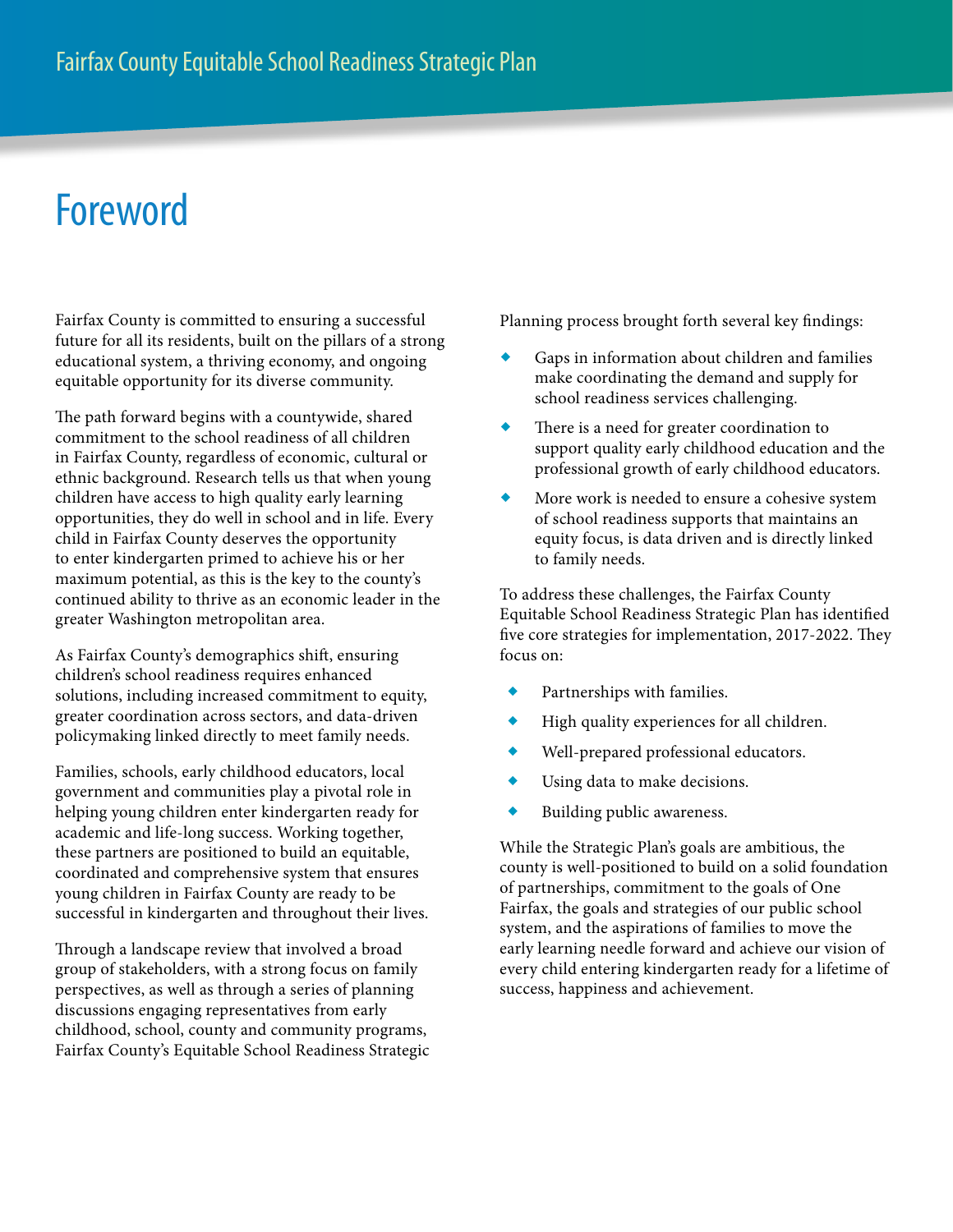## Fairfax County Equitable School Readiness Strategic Plan

Babies and young children learn and develop at rapid rates well before they reach kindergarten. Research and experience have demonstrated in Fairfax County and communities across the country that when young children have access to high-quality early learning and developmental opportunities, they do better in school and life. Research has shown that children who begin kindergarten with a strong social, emotional, and cognitive foundation are more likely to reach high levels of academic achievement, less likely to drop out of school, more likely to earn higher incomes, and less likely to experience negative health factors.<sup>1</sup> These outcomes benefit not only individual children and families, but also contribute to the enduring well-being of the community. This reality is increasingly focusing attention on making sure that all young children and their families — regardless of income, neighborhood in which they live, or ethnicity — have access to highquality early childhood supports and services.

Fairfax County's population has grown, become more diverse, and is home to residents of varied income levels, races, ethnicities, languages and abilities. Fairfax County's Equitable Growth Profile identifies that "poverty and a growing number of people who are working poor are both on the rise in the county and are most severe for communities of color."2 Approximately one in five children birth to five years of age are economically disadvantaged (living below 200 percent of the federal poverty level). Responding to demographics and with the shared recognition of the importance of early development, Fairfax County is committed to leveraging its resources to close the achievement gap and provide equitable and excellent school readiness supports to families and young children. County and school leaders recognize that for all young children to thrive, some children — and their families — will need more support than others.

"One Fairfax can only be realized with an intentional racial and social equity policy at its core for all publicly delivered services. A racial and social equity policy provides both the direction and means to eliminate disparities, and work together to build a vibrant and opportunity-rich society for all."

— One Fairfax Resolution

In fall 2016, the Fairfax County Office for Children, Fairfax County Public Schools and the county's School Readiness Community Collaborative Council teamed up to create an equitable school readiness strategic plan to ensure that the county's school readiness resources best support those who need them most. Reflecting the goals of One Fairfax, which lifts up equity as a core policy principle, this resulting plan represents a deeply held and widely shared commitment to and strategies for assuring that Fairfax County's youngest residents are supported from the start to be successful in the future.

School readiness results from a set of interconnected physical, social, emotional, and academic experiences and supports that begin before a child is born and continue through his or her transition to kindergarten. While many supports center on the individual child, others concentrate on providing financial and other assistance to families so that they can ensure their children's healthy development and successful future.

The Fairfax County Equitable School Readiness Strategic Plan lays out a vision and roadmap for ensuring that all young children in Fairfax County have the supports they need to be successful in school and beyond. These strategies and actions were jointly developed by a diverse group of school readiness stakeholders and informed by families and community members across Fairfax County. Successful implementation will similarly rely on the collaborative efforts and energy of stakeholders across the county — families, professionals, government agencies and their leaders, non-profit organizations, businesses, faith-based institutions, schools and others will all play multiple and important roles in creating a system of supports that ensure that all young children are set for success.

<sup>1</sup> Heckman, J., et al. *Early Childhood Education*. University of Chicago: 2015 and Garcia, J.L., Heckman, J., "The Life Cycle Benefits of an Influential Early Childhood Program."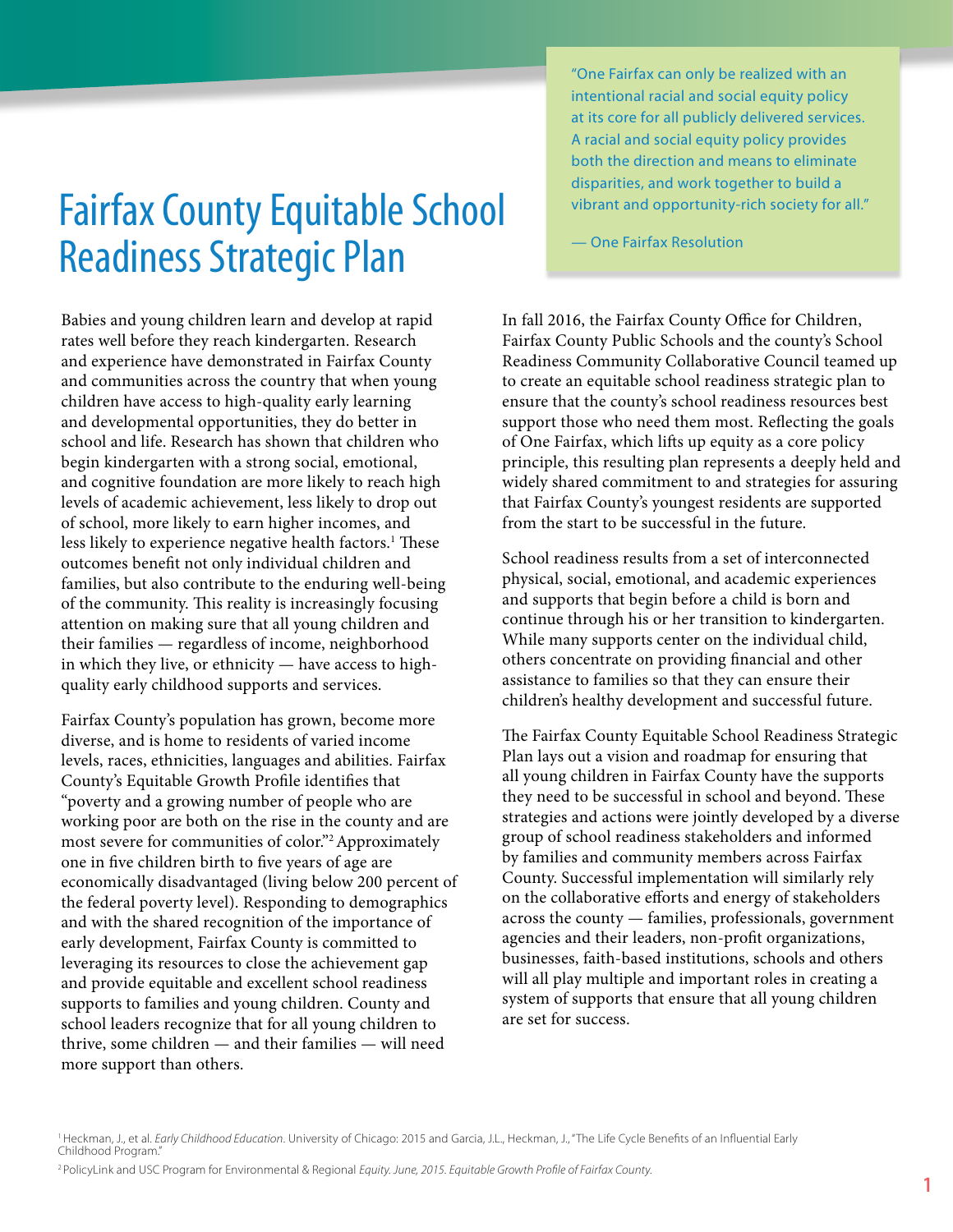## School Readiness Vision, Mission and Goals

### School Readiness Vision

All children enter kindergarten at their optimal developmental level with equitable opportunity for success.

### School Readiness Mission

Families, communities, schools and the county work together to build an equitable, coordinated and comprehensive system that ensures young children in Fairfax County are ready to be successful in kindergarten and beyond.



## **School Readiness Goals**

- **All children are ready.**  All children have the social, emotional, physical and intellectual skills they need to succeed in kindergarten and beyond.
- **All families are ready.**  All families provide their children with secure and supportive relationships and environments; promote physical and mental health; and foster curiosity and love of learning.
- **All professionals are ready.**  All early childhood professionals

in the community and schools recognize, reinforce and extend children and families' strengths; are responsive to cultural values and individual differences; promote equity; and support families as respected partners in promoting children's optimal development.

**All schools are ready.** 

All schools know, welcome and appreciate children and families' thoughts, aspirations and unique journey to kindergarten, and provide a high-quality learning environment for all children.

**Our community is ready.** 

Our whole community, including families, businesses, faith-based organizations, early childhood professionals, community groups, libraries, schools, government and others, work together to make our community a place where every child thrives.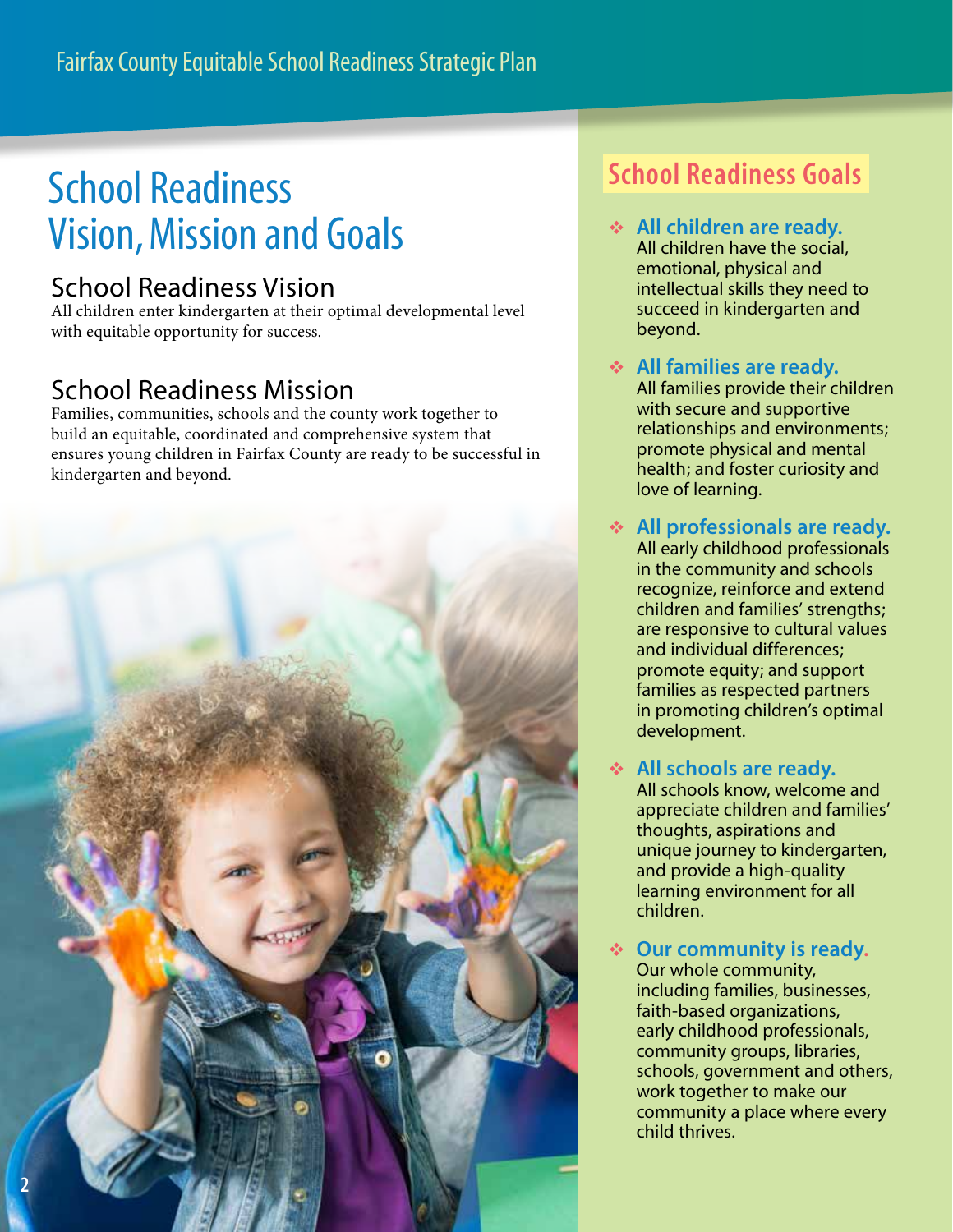## School Readiness Strategies

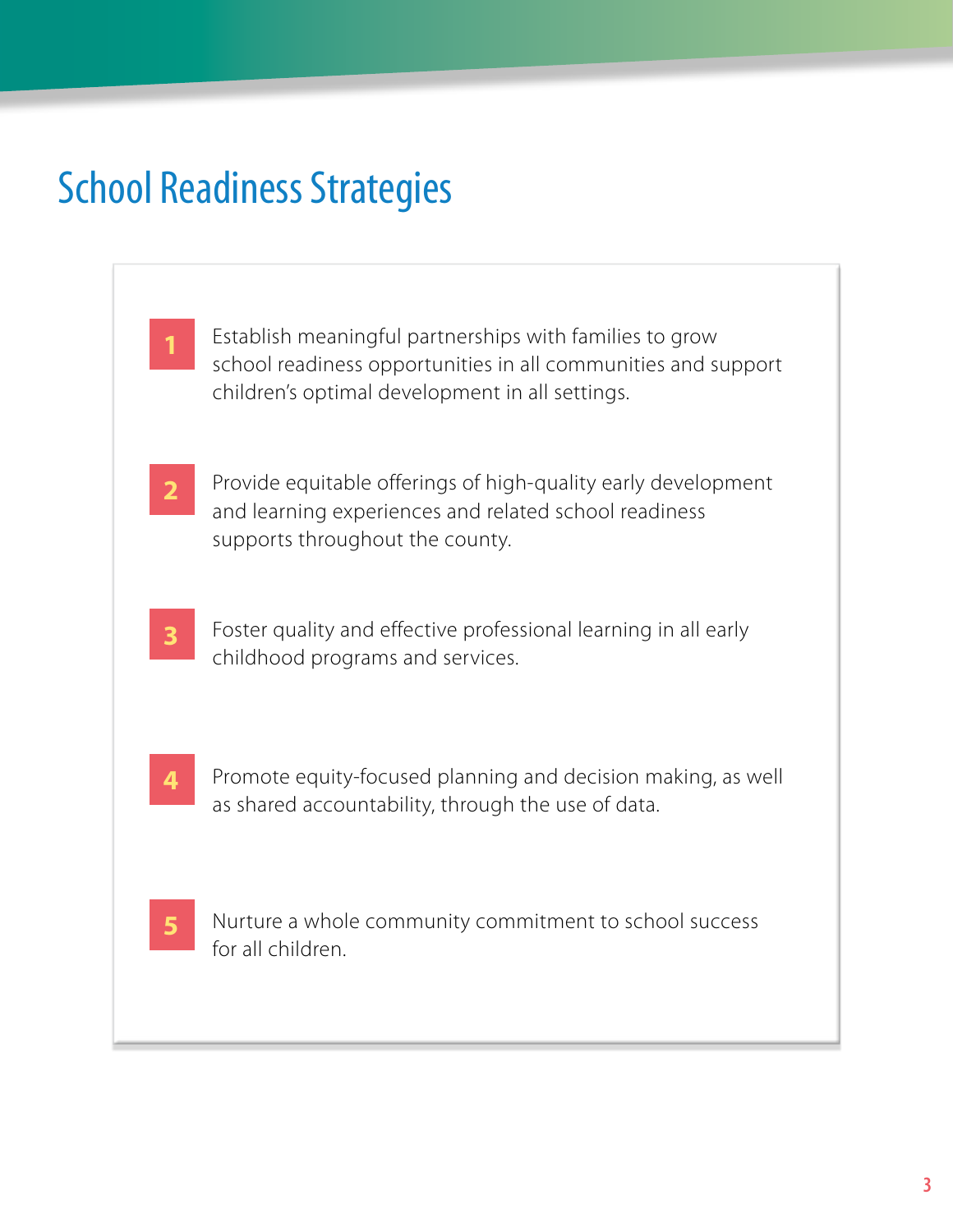#### **1 Establish meaningful partnerships with families to grow school readiness opportunities in all communities and support children's optimal development in all settings.**

#### **Indicator of Success**

**Families are part of a connected community, have the resources they need to support their children and inform ongoing school readiness efforts in the county.**

#### Actions

- 1. Listen to, assess and understand the needs of families to build trusting relationships, by:
	- Communicating regularly with families in their native languages and with knowledge of and respect for diverse cultures.
	- Utilizing FCPS Parent Liaisons and community ambassadors to better understand families' cultural norms, aspirations for their children, and preferences for school readiness supports in neighborhoods across the county.
- 2. Create processes for gathering and incorporating information from and about families in early childhood system planning and decision-making. Consistently work to understand the unique needs and preferences of Fairfax County families.
- 3. Involve families as partners with other school readiness stakeholders (educators, principals, policy makers, etc.) in data analysis and review, action planning, decision making, implementation and evaluation.
- 4. Develop a system to create, sponsor and

#### **Measures Include**

- Number of family leader/community ambassadors identified, trained and working in communities each year for next three years (set targets by geography and number).
- Number of families indicating the supports they receive from family leaders, parent liaisons and/or other county and FCPS staff are useful and high quality (as measured by survey, disaggregated by family income level).
- Number of new parent/family centers established and utilization rate.

support a cadre of parent leaders/community ambassadors who support other families' access to information, social networks and resources related to school readiness, child development or other concrete needs.

- 5. Partner with families to support children's executive function skills through Mind in the Making and other initiatives and strategies.
- 6. Establish parent/family centers in convenient locations that:
	- Introduce families with children aged birth to eight to their neighborhoods, the larger Fairfax community and the many resources available for families.
	- Partner with and provide families with children aged birth to eight with information about child development and connect them with social networks and concrete supports where needed.
- 7. Parent liaisons in FCPS will implement best practices for partnering with families.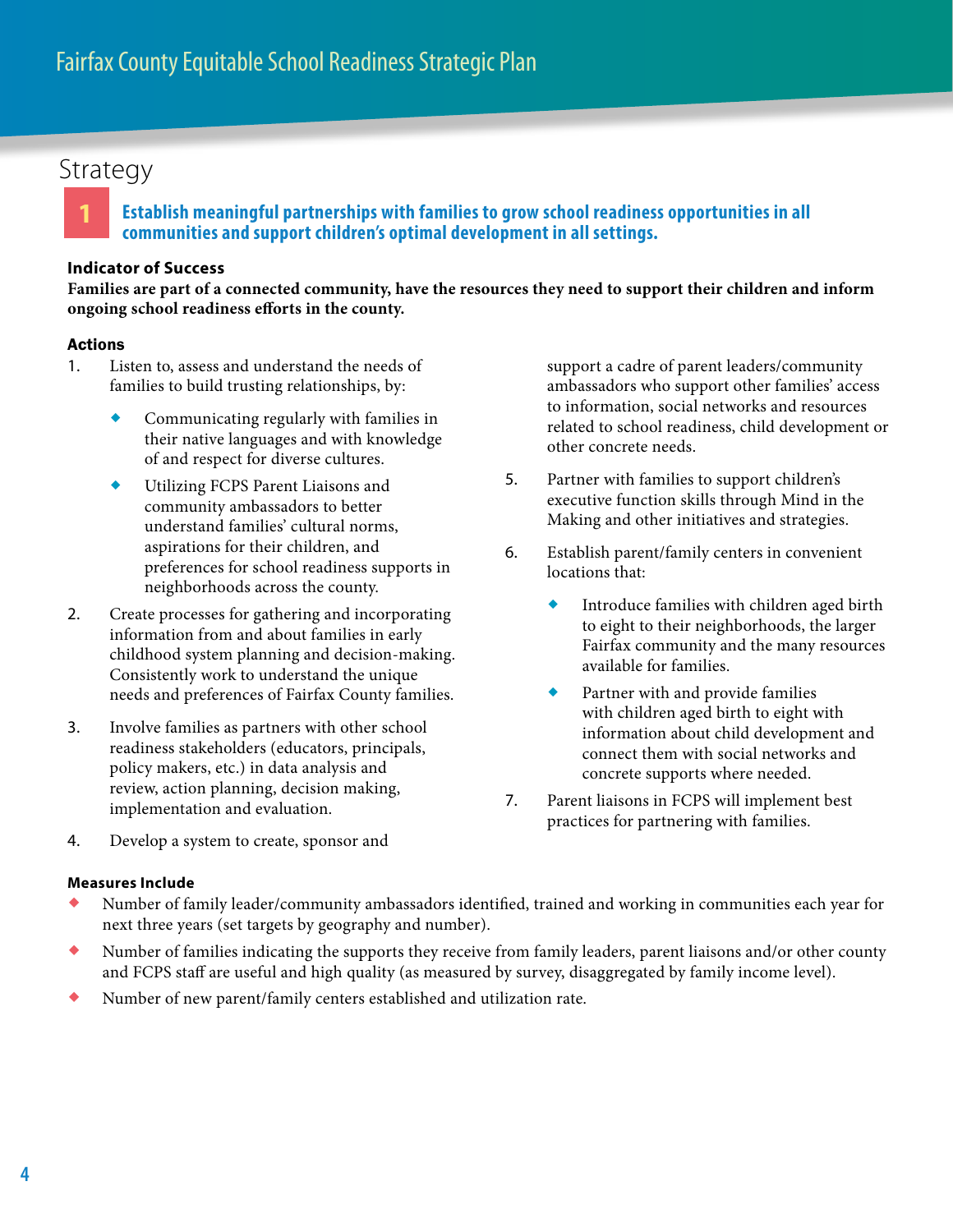#### **2 Provide equitable offerings of high-quality early development and learning experiences and related school readiness supports throughout the county.**

#### **Indicator of Success**

**Children birth to eight have positive early childhood experiences and the supports they need in all settings. Disparities in access, affordability and quality are eliminated and the achievement gap is closed.** 

#### Actions

- 1. Implement the Early Development Instrument  $(EDI)<sup>3</sup>$  6. to understand the quality and availability of school readiness supports and services.
	- Pilot the EDI in identified low child opportunity neighborhoods and use the results to expand the supply and affordability of quality early childhood programs, family strengthening, preventative health, mental health, dental health, and early intervention programs and services.
	- Adopt lessons learned from the pilot in countywide practices.
- 2. Increase the supply, access and affordability of quality early childhood programs.
- 3. In coordination with Healthy Minds Fairfax and other partners, increase the supply, access and affordability of family strengthening and infant and early childhood mental health services, including existing programs (e.g., home visiting programs) and new programs and supports that address identified needs.
- 4. Increase the supply, access and affordability of preventative health programs and services.
- 5. Increase awareness of and access to early intervention programs and services, including existing and new programs and supports that address identified needs.
- Expand and promote the use of developmental and social emotional screeners (e.g., ASQ-3, ASQ-SE, AEPS, DECA, ACES, etc.) among all early childhood programs, and use screener data to inform the provision of services for individual children and families.
- 7. Create an equity-focused culture among stakeholders and the public to include using an equity tool to guide decision-making for all early childhood programs, services and policies.
- 8. Expand and leverage Neighborhood School Readiness Teams to promote effective coordination of school readiness supports and services in neighborhoods throughout the county.
- 9. Create a system for prevention-focused early childhood mental health consultation services to support children's successful participation in early childhood education programs and eliminate expulsion and suspension practices.
- 10. Expand the number of programs participating in the Virginia Quality Initiative
- 11. Expand the availability of useful information, peer connections, and other supports for families, coworkers or other adults caring for young children (0-8 years) in informal settings part-time, full-time, and during traditional or non-traditional hours.

- Increased number of children served through publicly subsidized early childhood programs, early childhood health and mental health services, and early intervention programs and services.
- More children meet age-appropriate developmental expectations (EDI and developmental screener results).
- Increased capacity of local programs and services to address the needs of young children and their families (EDI results).
- Increased access to early childhood mental health services and support (link to Healthy Minds Fairfax).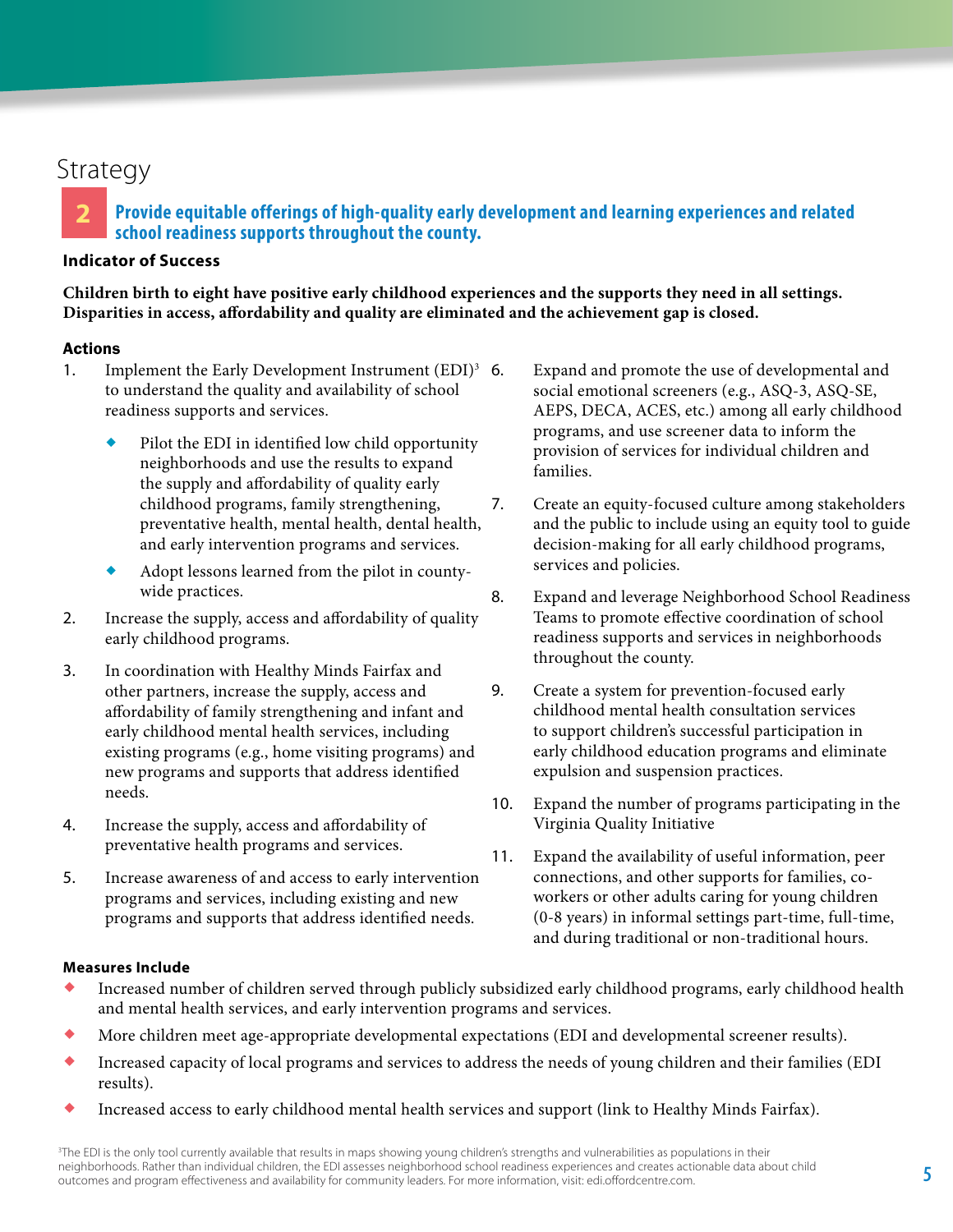#### **3 Foster quality and effective professional learning in all early childhood programs and services.**

#### **Indicator of Success**

**Early childhood educators demonstrate the competencies to provide developmentally appropriate and culturally responsive experiences for young children and their families. Demonstrated competencies are linked to compensation.**

#### Actions

- 1. Establish a countywide early childhood professional learning coordinating council to support professional learning and alignment with quality indicators within the early childhood community.
- 2. Adopt a set of professional learning (PL) competencies (academic, social-emotional, physical, use of assessments, etc.) around developmentally appropriate and culturally responsive expectations for early childhood educators and service providers and that address implicit biases.4 Develop a Professional Learning Competencies rubric and plan that educators can use to set and track progress against goals.
- 3. Align shared PL opportunities and encourage cross-program relationship development, learning and collaboration across organizations and types of school readiness programs and services to foster connections and mutual respect among school-based, center-based and family child care educators.
- 4. Develop a system of professional learning opportunities in multiple languages and

promote equity in offerings to ensure consistent quality in all languages.

- 5. Develop consultation and support systems to strengthen early childhood educator competencies in recognizing and addressing childhood trauma and promoting children's social emotional growth and executive functioning skills, thereby preventing expulsions and/or suspensions of children from early childhood programs.
- 6. Pursue strategies that link competencies and effective practices to higher compensation, including benefits.
- 7. Promote ongoing and differentiated professional learning that supports early childhood educators in mastering core competencies and meeting their individual professional learning goals, through:
	- Opportunities for reflective practice.
	- Work with coaches and mentors.
	- Participation in scaffolded professional learning opportunities covering a range of foundational competencies.

- Number of and participation rates in cross-sector, shared learning opportunities and experiences (attendance logs at meetings/trainings).
- Number of professional learning opportunities offered in multiple languages and diverse neighborhoods (review of materials from largest professional learning organizations).
- Percentage of professional learning opportunities that are aligned with the Professional Learning Competencies rubric.
- Reported and/or observed changes in practice made by professional learning participants following participation (six month and/or one year follow up surveys, interviews and/or on-site observations [e.g. Classroom Assessment Scoring System]).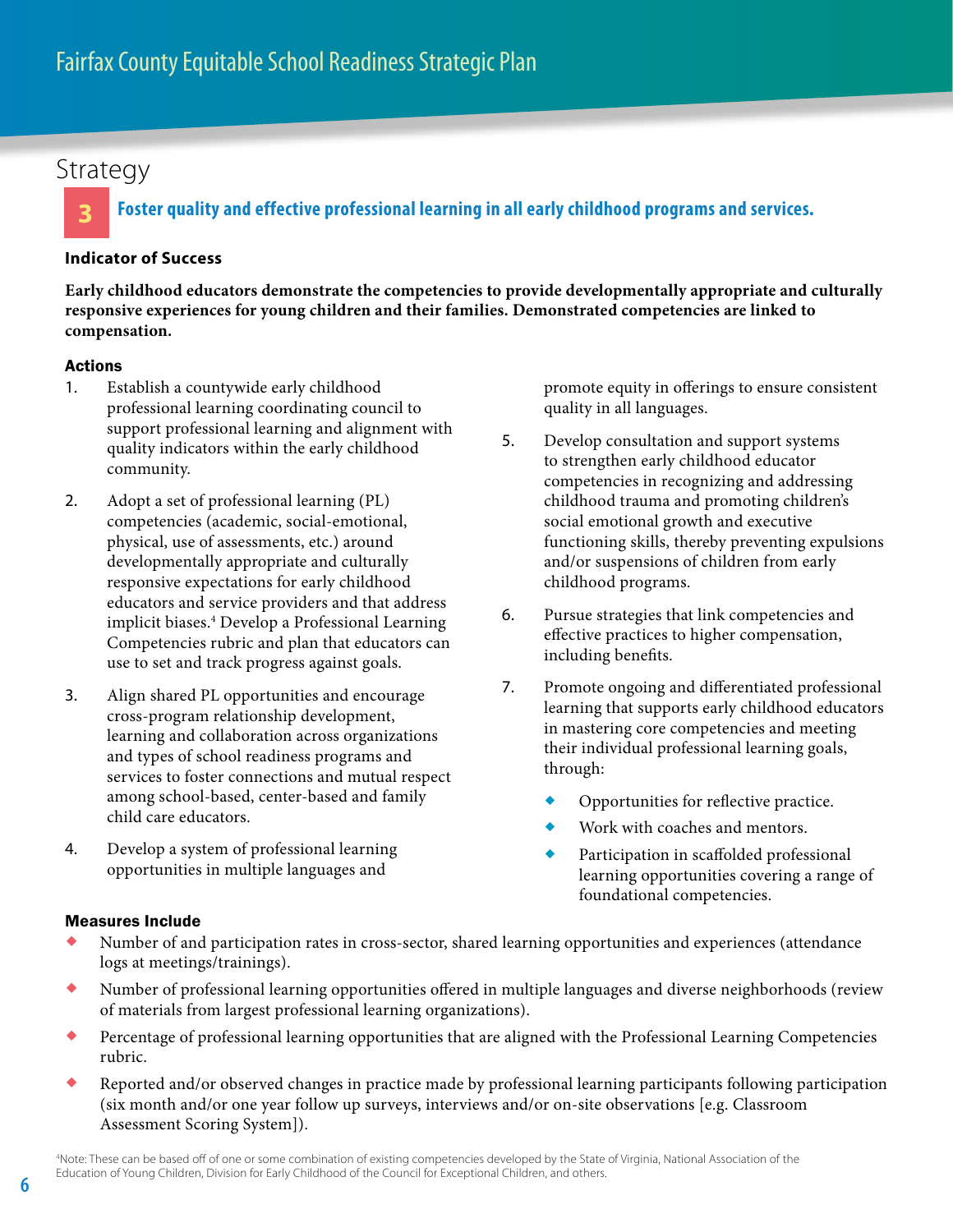**4 Promote equity-focused planning and decision making, as well as shared accountability, through the use of data.**

#### **Indicator of Success**

**A cohesive system of school readiness supports is accessible, equitable, data driven and directly linked to family needs.**

#### Actions

- 1. Create a comprehensive plan for a county-wide school readiness data system informed by parents and other stakeholders that uses data related to early childhood programs and services including:
	- Supply and demand.
	- Program quality.
	- Population-level child and family outcomes.
- 2. Create a dashboard and communication strategy to regularly share data and communicate progress and results across all partners and stakeholders to:
	- Inform key stakeholders, including the public, about existing and needed school readiness supports.

- Number of visits to data dashboard.
- $\blacklozenge$  Higher rates of data sharing by community programs.
- Diverse participation in neighborhood planning and decision making, including families and all other stakeholders (family and neighborhood citizen participation in local early learning planning teams).
- Validate the data.
- Empower community members and leaders to make decisions based on data.
- Allow for increased transparency.
- Report on progress and results.
- 3. Develop an early childhood data profile for public and private programs to support children's successful kindergarten transitions, to best meet each child's needs, and to inform and strengthen the school readiness system of supports.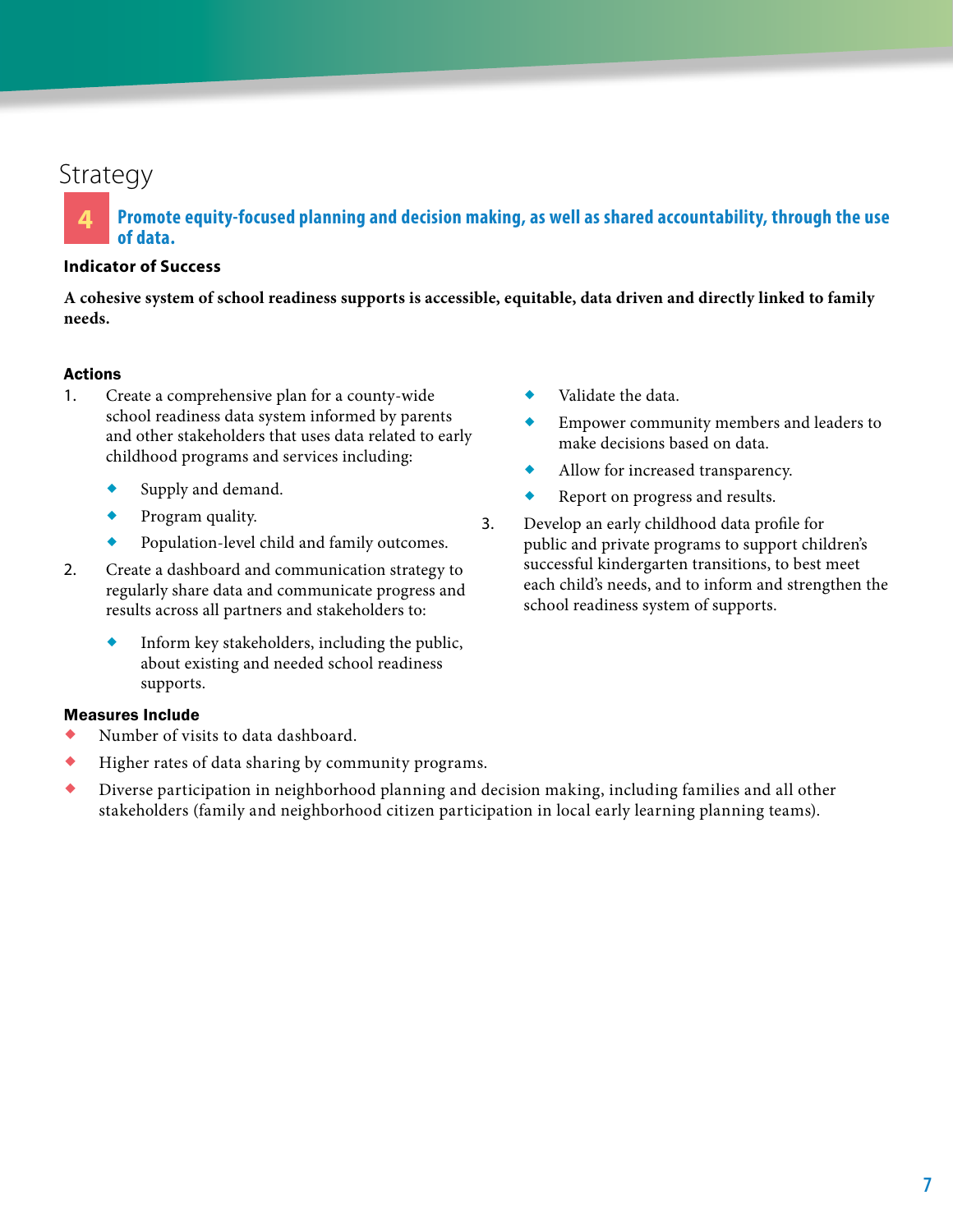#### **5 Nurture a whole community commitment to school success for all children.**

#### Indicator of Success

**All segments of the community are engaged in school readiness efforts and dedicated public funding ensures that equitable programs and services are provided for children birth to eight and their families.**

#### Actions

- 1. Develop a mass communication strategy and launch a large-scale school readiness public awareness campaign — modeled after a public health campaign approach — in multiple languages and multiple formats, to inform all families about the importance of positive early development and how to promote it, as well as what equity means in a school readiness context.
- 2. Create an online, one-stop communications hub that includes all school readiness resources available in the county.
- 3. Build community support for the creation of a dedicated public Children's Fund to support ongoing programs and services for children.
- 4. Partner with families, businesses, faith-based organizations, early childhood professionals, community groups, libraries, schools, government and others to collectively develop strategies and structures that build community, social connections, and the sense of belonging and support for all Fairfax County families (e.g., learning about child development via social interactions at parks, malls, schools, etc.).

- Usage rates of county and district school readiness websites (web visits).
- Number and type of public and private partners participating and/or contributing to a public awareness campaign and community-connection activities (partner logs).
- Increased public investment in school readiness programs and supports.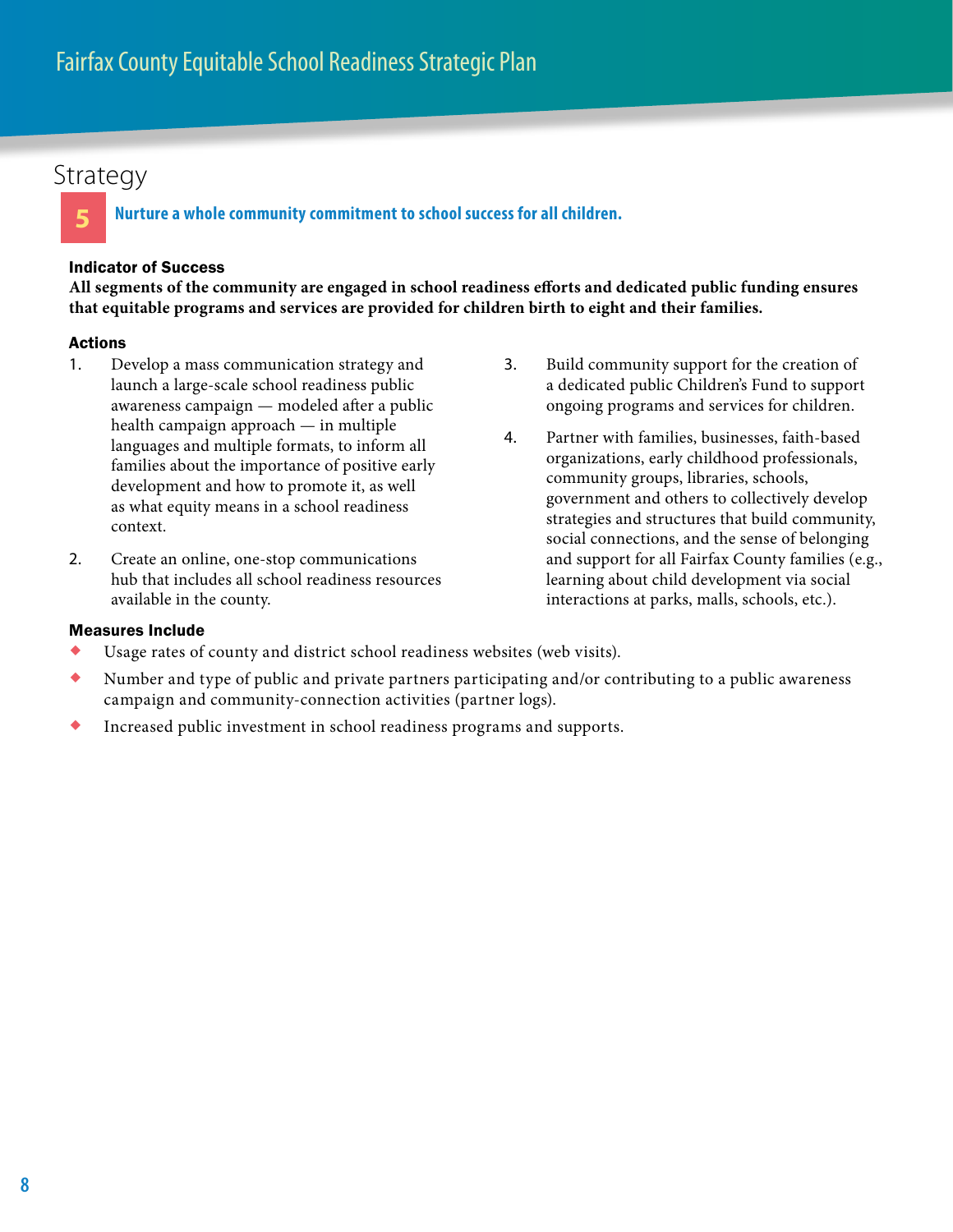## Acknowledgments

The Fairfax County Equitable School Readiness Strategic Plan was shaped through a collaborative effort including interviews and focus groups with approximately 160 school readiness stakeholders — including families with young children in neighborhoods across the county, county and school leaders and staff, early childhood educators and partnering professionals, community-based non-profits, higher education, and existing committees focused on early childhood health, development and school readiness. This landscape review (see Addendum) provided invaluable information about the county's existing school readiness supports, how well the county currently supports its youngest residents and their families, where opportunities existed to grow and improve those supports, and informed the pathway for the strategic plan.

A planning team was convened and a smaller operations team met bi-monthly to transform what was discovered about existing supports and family needs into a comprehensive plan for delivering equitable school readiness supports to Fairfax County young children and their families over the next five years.

Recognizing that families have diverse needs, priorities, and preferences for their children's early learning and care, the planning groups paid special attention to families' input and worked to craft strategies and activities that ensure that a system of school readiness supports provides families and young children with high-quality opportunities when and where they are needed most. This includes working to ensure that families have clear avenues for partnering in ongoing conversations and decisions about school readiness supports in Fairfax County.

The Equitable School Readiness Strategic Plan was made possible with the invaluable input of the community and the commitment of the planning team. With continued momentum and support, the strategic plan represents a vital and sustainable approach for ensuring that young children in Fairfax County will have the equitable supports necessary to begin school fully ready to succeed and thrive.

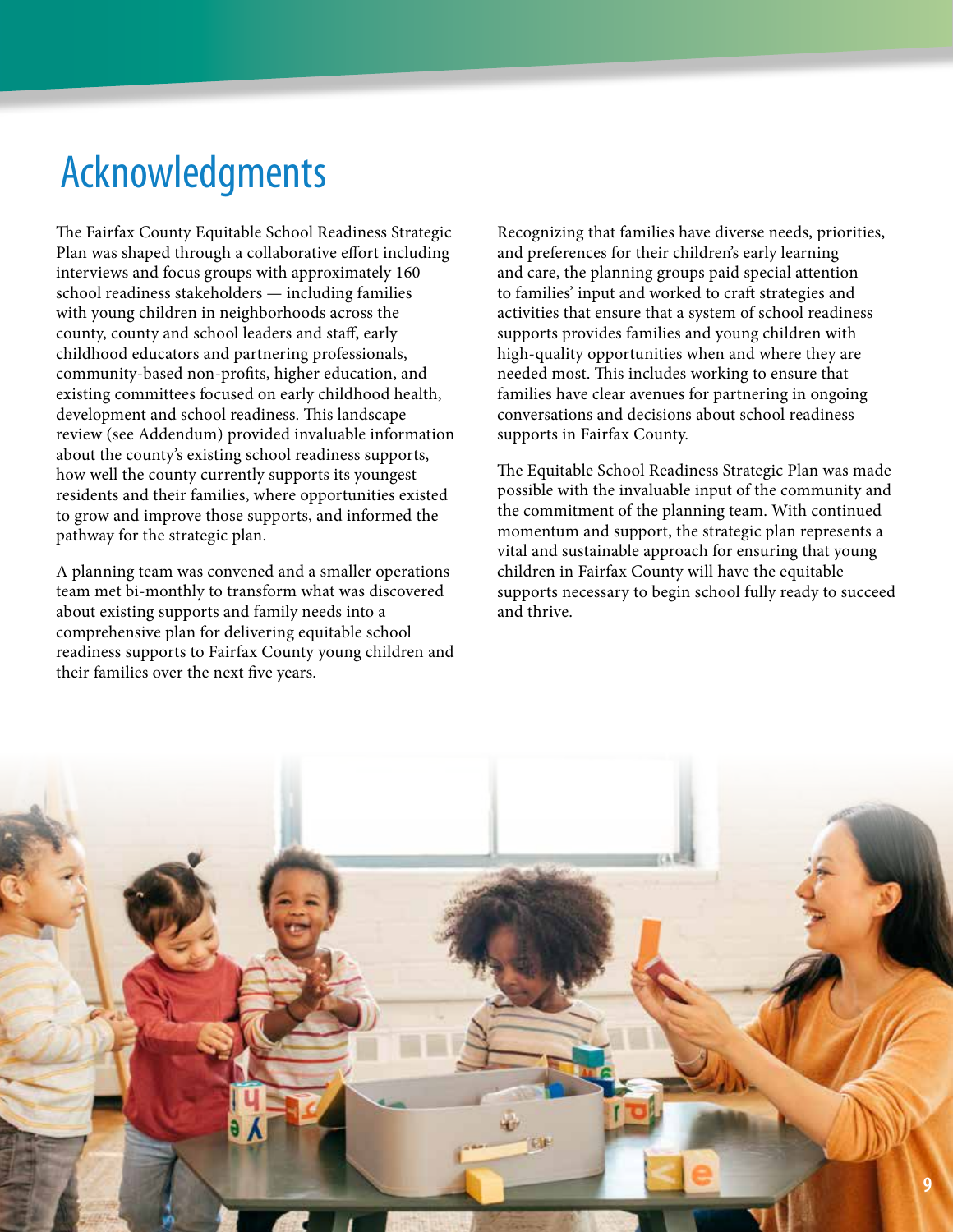## Strategic Planning Team Members

**Linda Bentlin** Fairfax County Office for Children

**Erin Blake** Early Childhood Fairfax County Public Schools

**Vera Steiner Blore** Fairfax Futures

**Jennifer Branch** Head Start/Early Head Start Fairfax County Office for Children

**Karla Bruce** Fairfax County Department of Neighborhood and Community Services

**Maura Burke** Early Childhood Curriculum and Grant **Management** Department of Instructional Services Fairfax County Public Schools

**Betsi Closter** School Readiness Fairfax County Office for Children

**Mary Ann Cornish** Higher Horizons Day Care, Inc.

**Susan Davidson** PROGRESS Center Fairfax County Department of Housing and Community Development

**Eta Davis** Fairfax County Office of the County Executive

**Renee Edwards** Early Literacy Programming Fairfax County Public Library **Cajethan Ekeagwu** Children, Youth and Family Service United Community Ministries

**Jesse Ellis Prevention** Fairfax County Department of

Neighborhood and Community Services

**Denise Forrest** Special Education Instruction Fairfax County Public Schools

**Mark Gardner** Nurture Child and Family and School Readiness Community Collaborative Council

**Anne Goldstein** Child Care Services Fairfax County Office for Children

**Adriana Gallego-Gomez** Infant Toddler Connection Community Services Board

**Joanna Hemmat** Patient Care Services Fairfax County Health Department

**Monica Jackson** Child Care Advisory Council Jackson Child Care

**Elisa Johnson** Fairfax County Department of Housing and Community Development

**Michelle Milgrim** Patient Care Services Fairfax County Health Department **Jene Moore** Community Education and Provider Services Fairfax County Office for Children

**Margo Dias Pareja** Centre Ridge Elementary School Fairfax County Public Schools

**Wendy Persault** Head Start Policy Council

**Flor Philips**  Child Care Assistance and Referral Fairfax County Office for Children

**Fahemeh Pirzadeh** Successful Children and Youth Policy Team and Northern Virginia Association for the Education of Young Children

**Christine Schull** Northern Virginia Community College

**Karen Shaban** Fairfax County Department of Neighborhood and Community Services

**Anne-Marie Twohie** Fairfax County Office for Children

**Jessica Werder** Fairfax County Office of the County Executive

**Iesha Williams** Head Start Policy Council

**Kerrie Wilson Cornerstones** 

The Strategic Planning Team is grateful for the invaluable support of Sharon Deich and Meghan Neary, FourPoint Education Partners, and Nina Sazer O'Donnell, NSO Associates, who shared their expertise throughout the plan development process.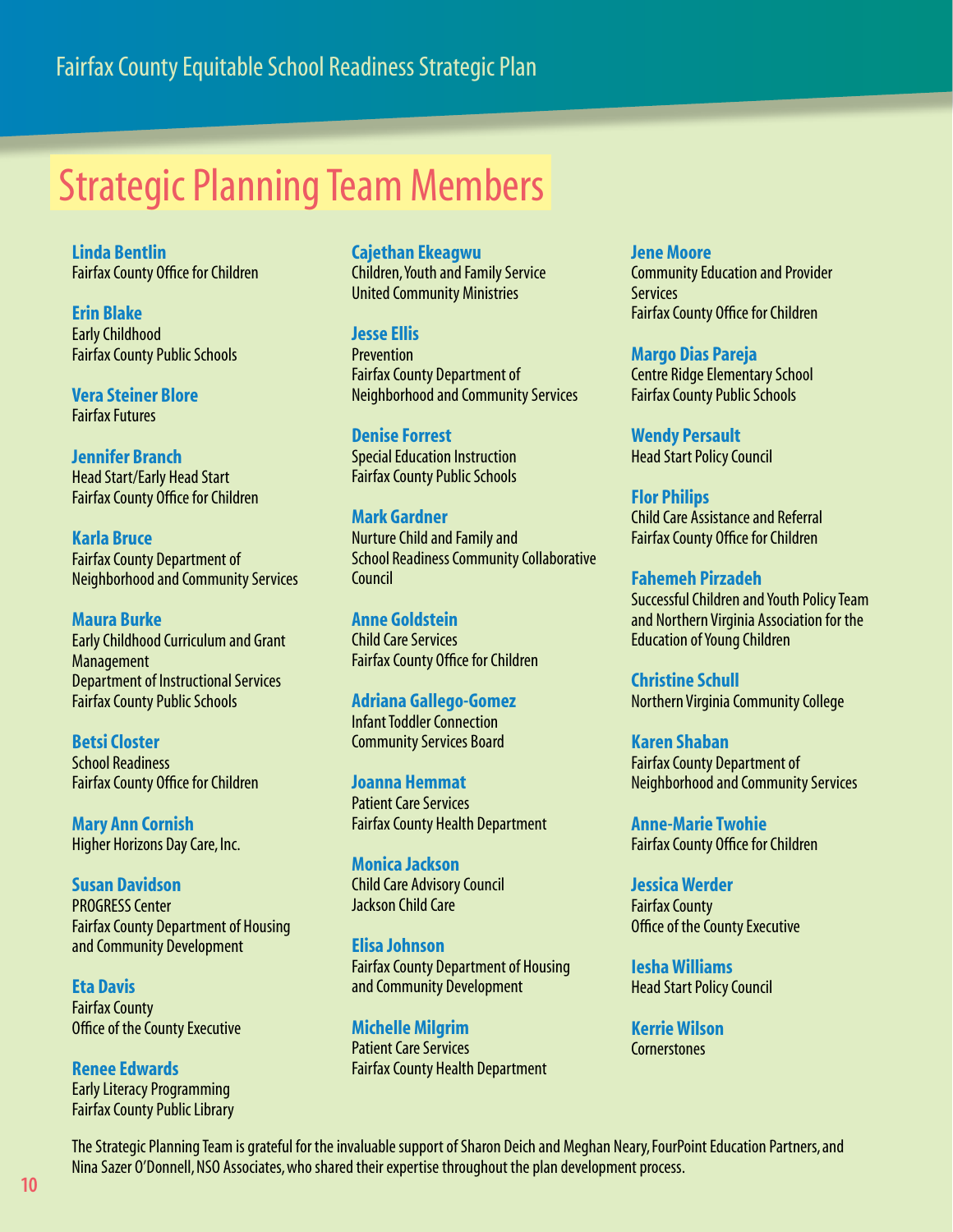**Addendum**

## Summary of Fairfax County School Readiness Landscape Review Key Findings

**Fairfax County has embraced school readiness as a key strategy for promoting the long-term success of its children birth to eight, families and community.**

County leaders and stakeholders consistently acknowledge the impact of quality early development and learning experiences on children's education and life outcomes and the future success of the county. Existing investments in school readiness supports and services are showing results, including less need for special education and English language learner services once children enter school. Fairfax County stakeholders have adopted a common school readiness definition and are using multiple approaches to measure school readiness. However, results from Fairfax County Public Schools (FCPS) kindergarten screenings — one measure in use — suggest a need for more and/or better school readiness supports for some children.

**Shifting demographics, an intentional focus on achieving equity, and growing awareness of the importance of all children succeeding in school from the start have prompted stakeholders to focus on providing equitable and diverse school readiness supports.**

A growing proportion of people from varied cultural, ethnic, and socioeconomic backgrounds now call Fairfax County home — a trend that is expected to continue over time. County leaders are embracing increasing diversity, while acknowledging a need to address rising inequities related to race, culture, income levels, poverty, and employment rates. This includes providing highquality, subsidized school readiness supports — early childhood learning and development opportunities, early developmental screenings, mental health services, and physical health services, among others — to children and families who need them most. Because each family has different priorities, preferences, and needs, there is

demand for a variety of early development and learning experiences across the county.

#### **Gaps in information about children and families makes coordinating the demand and supply for school readiness opportunities and services challenging.**

The county can estimate the supply of regulated care, but it is difficult to disaggregate the data by age, race and economic status of children served. County data show a growing demand for subsidized early development and learning opportunities. Stakeholders reported a shortage of services for children with special needs and infant and early childhood mental health providers and a need to ensure equitable access to existing services. However, determining the demand for various types of programs and services is challenging, as is assessing whether and how they are contributing to school readiness. Additionally, information about where many babies and toddlers spend their day and what experiences they are having during this critical developmental period is not readily available.

**While many initiatives and organizations are working to support quality in early childhood programs and the continued professional growth of early childhood educators and professionals, opportunities exist for greater coordination and increased equity across and among these efforts.** 

Research shows that for early childhood developmental experiences to be impactful, they must be of high quality.6 Because the quality of early learning and developmental experiences is highly dependent upon the talents and expertise of educators and professionals, Fairfax County's Office for Children, Fairfax County Public Schools and their partners are focused on working to ensure a highly skilled early childhood and school age education workforce so that children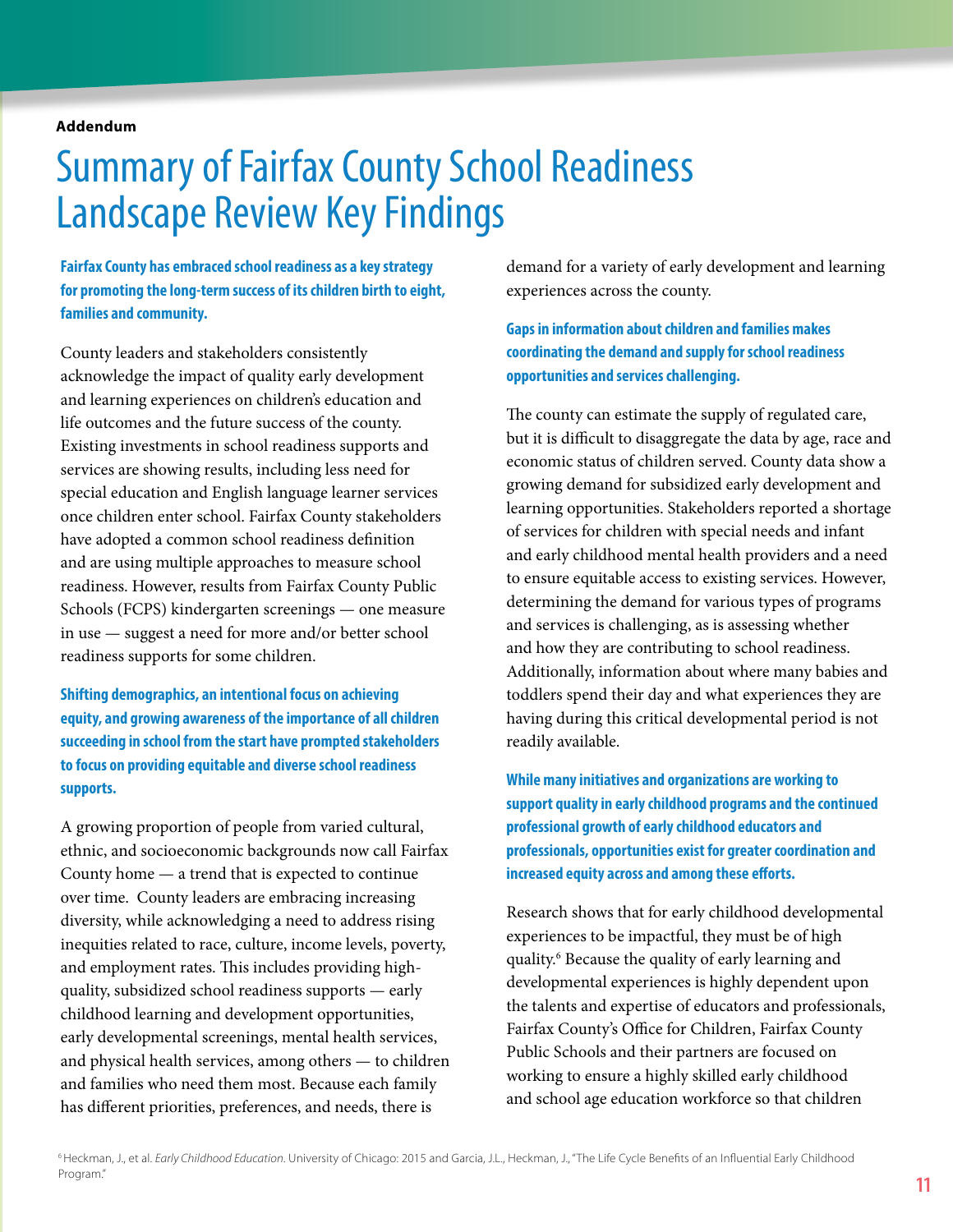### **Addendum** Summary of Fairfax County School Readiness Landscape Review Key Findings

reach their full potential and that families are supported. Center-based and family child care programs receive various quality-related supports, including technical assistance from early childhood specialists, access to various professional learning opportunities, and the option to participate in quality or accreditation programs. Despite these initiatives, school readiness stakeholders describe a range of quality within early childhood programs. Formal education and professional credentialing opportunities are also available to early childhood educators, but barriers to participation exist for many. Addressing pay equity and ensuring a living wage for early childhood educators and professionals is also a challenge. Stakeholders reported significant discrepancies in pay across programs and that many early childhood professionals do not earn a living wage.

**A strong foundation and structure has been developed to support a cohesive system of school readiness supports, although stakeholders acknowledge that more work is needed to ensure that the system is equitable, data driven and directly linked to family needs.**

The Successful Children and Youth Policy Team (SCYPT), established in 2013, provides a formal structure for coordinating local policies that affect young children in Fairfax County. SCYPT is comprised of representatives from Fairfax County Government, Fairfax County Public Schools, and community-based providers and stakeholders. The team serves as a lever for a broader, community-wide collective impact approach to ensuring the success and well-being of children and youth in Fairfax County. While SCYPT works to coordinate local policies, misalignment among local, state, and federal policies limits families' access to school readiness supports. The county government and its partners are

coordinating efforts to help families to access programs and services for which they are eligible, often successfully braiding diverse funding streams to increase access to school readiness programs and services. Partners are also working together to ensure that children transition smoothly to kindergarten and to support children with disabilities, developmental delays, health, and/or mental health challenges, although more coordination is needed in these areas. Opportunities also exist to increase coordination within the early childhood community, whose leaders reported few formal or ongoing opportunities for connections among all early childhood programs and suggested that neighborhood-based strategies hold promise for better coordination among various school readiness stakeholders.

While county partners collect significant amounts of data related to school readiness supports, several data gaps exist. Partners point to a need to use collective, disaggregated, and population-level data to inform and advance their work.

Broad communication about school readiness opportunities and their importance is an area of ongoing need. Additionally, there is a pressing need to engage families, businesses, and other community and civic partners in promoting school readiness.

The Fairfax County Equitable School Readiness Plan seeks to build on these strengths and address areas of identified need.